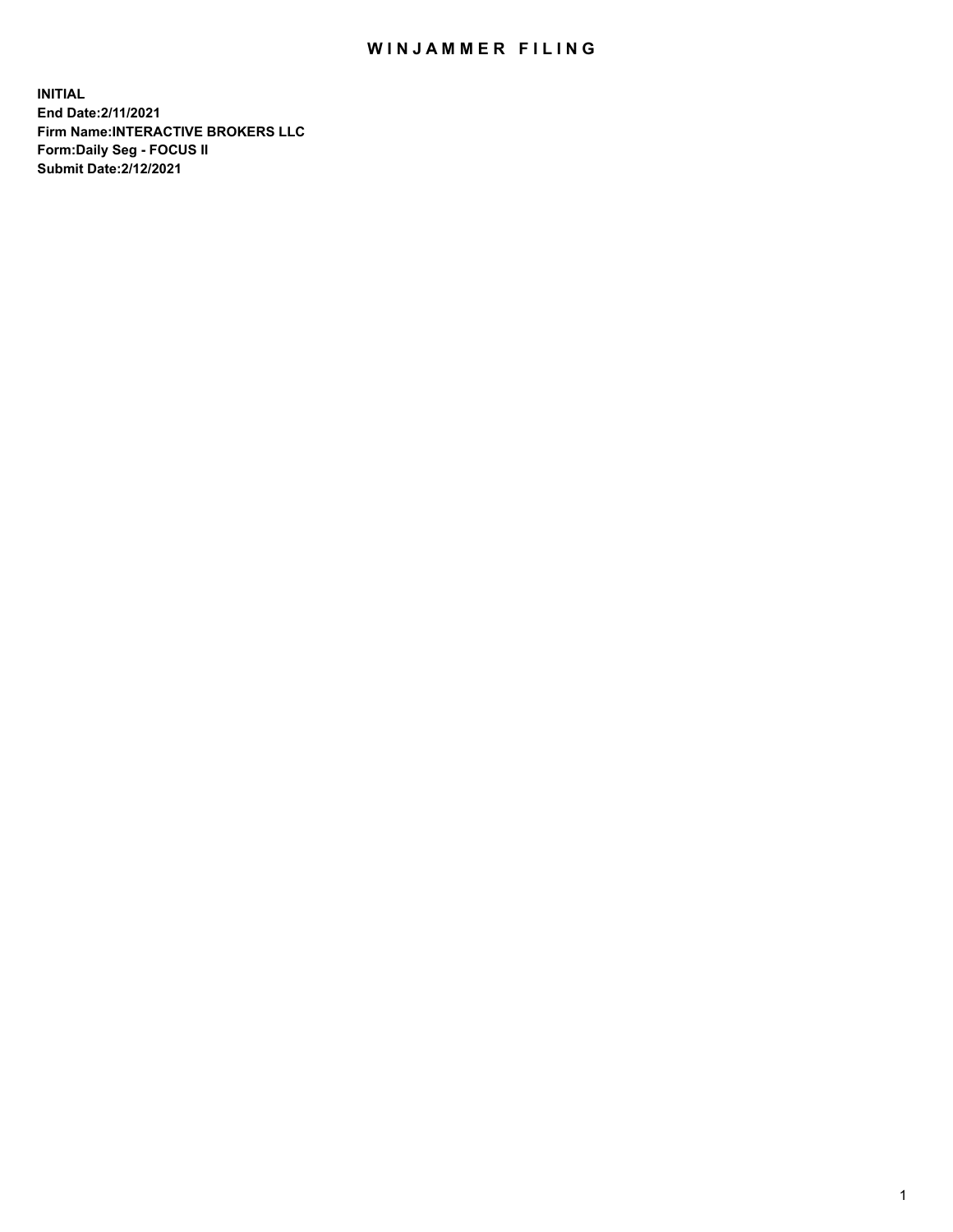**INITIAL End Date:2/11/2021 Firm Name:INTERACTIVE BROKERS LLC Form:Daily Seg - FOCUS II Submit Date:2/12/2021 Daily Segregation - Cover Page**

| Name of Company                                                                                                                                                                                                                                                                                                                | <b>INTERACTIVE BROKERS LLC</b>                                                                  |
|--------------------------------------------------------------------------------------------------------------------------------------------------------------------------------------------------------------------------------------------------------------------------------------------------------------------------------|-------------------------------------------------------------------------------------------------|
| <b>Contact Name</b>                                                                                                                                                                                                                                                                                                            | James Menicucci                                                                                 |
| <b>Contact Phone Number</b>                                                                                                                                                                                                                                                                                                    | 203-618-8085                                                                                    |
| <b>Contact Email Address</b>                                                                                                                                                                                                                                                                                                   | jmenicucci@interactivebrokers.c<br>$om$                                                         |
| FCM's Customer Segregated Funds Residual Interest Target (choose one):<br>a. Minimum dollar amount: ; or<br>b. Minimum percentage of customer segregated funds required:% ; or<br>c. Dollar amount range between: and; or<br>d. Percentage range of customer segregated funds required between:% and%.                         | $\overline{\mathbf{0}}$<br>$\overline{\mathbf{0}}$<br>155,000,000 245,000,000<br>0 <sub>0</sub> |
| FCM's Customer Secured Amount Funds Residual Interest Target (choose one):<br>a. Minimum dollar amount: ; or<br>b. Minimum percentage of customer secured funds required:%; or<br>c. Dollar amount range between: and; or<br>d. Percentage range of customer secured funds required between:% and%.                            | $\overline{\mathbf{0}}$<br>$\overline{\mathbf{0}}$<br>80,000,000 120,000,000<br>0 <sub>0</sub>  |
| FCM's Cleared Swaps Customer Collateral Residual Interest Target (choose one):<br>a. Minimum dollar amount: ; or<br>b. Minimum percentage of cleared swaps customer collateral required:% ; or<br>c. Dollar amount range between: and; or<br>d. Percentage range of cleared swaps customer collateral required between:% and%. | $\overline{\mathbf{0}}$<br><u>0</u><br>0 <sub>0</sub><br>0 <sub>0</sub>                         |

Attach supporting documents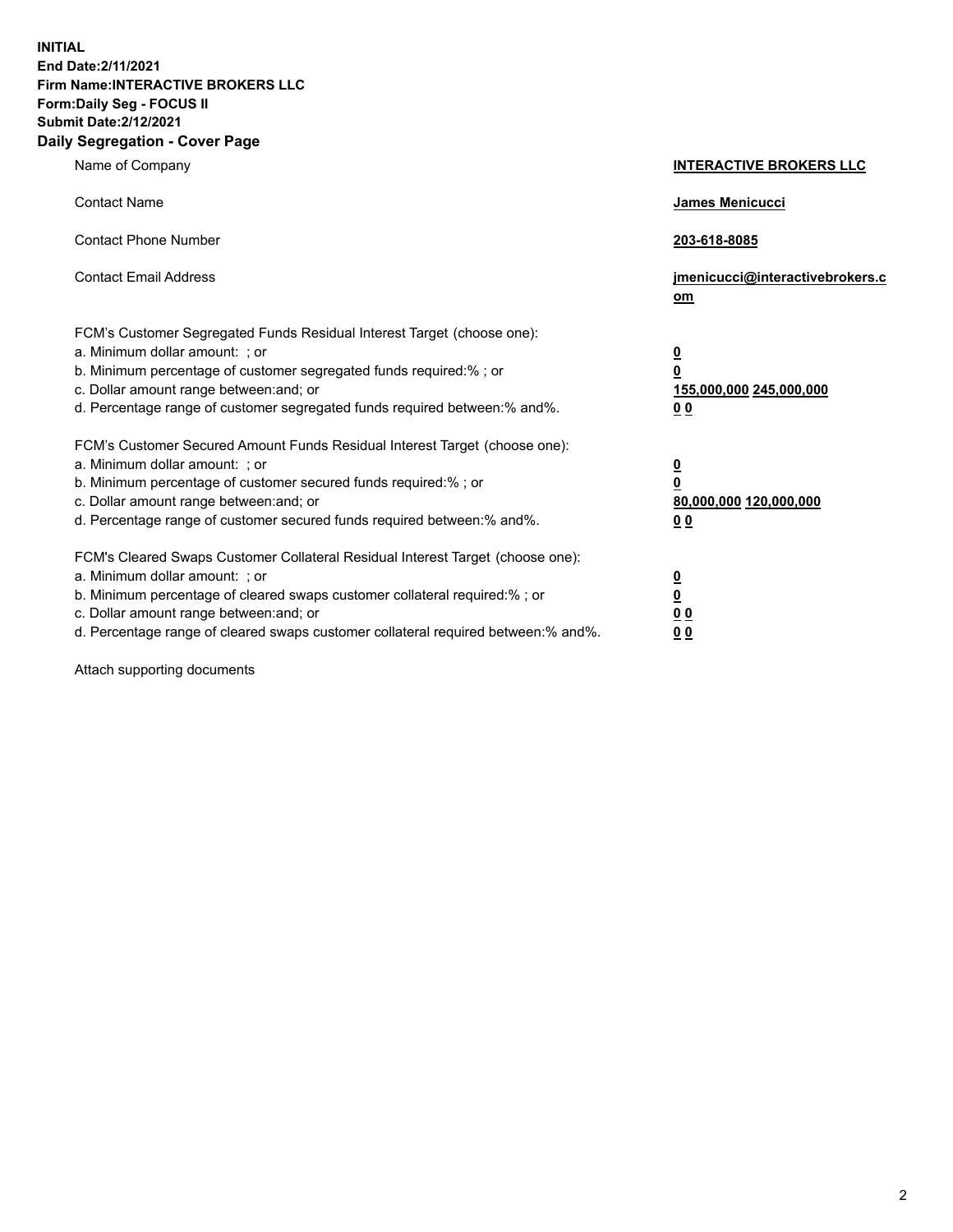## **INITIAL End Date:2/11/2021 Firm Name:INTERACTIVE BROKERS LLC Form:Daily Seg - FOCUS II Submit Date:2/12/2021**

|          | <b>Daily Segregation - Secured Amounts</b>                                                                                           |                                               |
|----------|--------------------------------------------------------------------------------------------------------------------------------------|-----------------------------------------------|
|          | Foreign Futures and Foreign Options Secured Amounts                                                                                  |                                               |
|          | Amount required to be set aside pursuant to law, rule or regulation of a foreign                                                     | $0$ [7305]                                    |
|          | government or a rule of a self-regulatory organization authorized thereunder                                                         |                                               |
| 1.       | Net ledger balance - Foreign Futures and Foreign Option Trading - All Customers                                                      |                                               |
|          | A. Cash                                                                                                                              | 485,079,965 [7315]                            |
|          | B. Securities (at market)                                                                                                            | $0$ [7317]                                    |
| 2.       | Net unrealized profit (loss) in open futures contracts traded on a foreign board of trade                                            | 15,072,738 [7325]                             |
| 3.       | Exchange traded options                                                                                                              |                                               |
|          | a. Market value of open option contracts purchased on a foreign board of trade                                                       | 103,698 [7335]                                |
|          | b. Market value of open contracts granted (sold) on a foreign board of trade                                                         | $-14,128$ [7337]                              |
| 4.       | Net equity (deficit) (add lines 1. 2. and 3.)                                                                                        | 500,242,273 [7345]                            |
| 5.       | Account liquidating to a deficit and account with a debit balances - gross amount                                                    | 13,472 [7351]                                 |
|          | Less: amount offset by customer owned securities                                                                                     | 0 [7352] 13,472 [7354]                        |
| 6.       | Amount required to be set aside as the secured amount - Net Liquidating Equity                                                       | 500,255,745 [7355]                            |
|          | Method (add lines 4 and 5)                                                                                                           |                                               |
| 7.       | Greater of amount required to be set aside pursuant to foreign jurisdiction (above) or line                                          | 500,255,745 [7360]                            |
|          | 6.                                                                                                                                   |                                               |
| 1.       | FUNDS DEPOSITED IN SEPARATE REGULATION 30.7 ACCOUNTS                                                                                 |                                               |
|          | Cash in banks<br>A. Banks located in the United States                                                                               |                                               |
|          | B. Other banks qualified under Regulation 30.7                                                                                       | 3,749,274 [7500]<br>0 [7520] 3,749,274 [7530] |
| 2.       | Securities                                                                                                                           |                                               |
|          | A. In safekeeping with banks located in the United States                                                                            | 374,992,500 [7540]                            |
|          | B. In safekeeping with other banks qualified under Regulation 30.7                                                                   | 0 [7560] 374,992,500 [7570]                   |
| 3.       | Equities with registered futures commission merchants                                                                                |                                               |
|          | A. Cash                                                                                                                              | $0$ [7580]                                    |
|          | <b>B.</b> Securities                                                                                                                 | $0$ [7590]                                    |
|          | C. Unrealized gain (loss) on open futures contracts                                                                                  | $0$ [7600]                                    |
|          | D. Value of long option contracts                                                                                                    | $0$ [7610]                                    |
|          | E. Value of short option contracts                                                                                                   | 0 [7615] 0 [7620]                             |
| 4.       | Amounts held by clearing organizations of foreign boards of trade                                                                    |                                               |
|          | A. Cash                                                                                                                              | $0$ [7640]                                    |
|          | <b>B.</b> Securities                                                                                                                 | $0$ [7650]                                    |
|          | C. Amount due to (from) clearing organization - daily variation                                                                      | $0$ [7660]                                    |
|          | D. Value of long option contracts                                                                                                    | 0 [7670]                                      |
|          | E. Value of short option contracts                                                                                                   | 0 [7675] 0 [7680]                             |
| 5.       | Amounts held by members of foreign boards of trade                                                                                   |                                               |
|          | A. Cash                                                                                                                              | 237,352,444 [7700]                            |
|          | <b>B.</b> Securities                                                                                                                 | $0$ [7710]                                    |
|          | C. Unrealized gain (loss) on open futures contracts                                                                                  | 6,481,870 [7720]                              |
|          | D. Value of long option contracts                                                                                                    | 103,698 [7730]                                |
|          | E. Value of short option contracts                                                                                                   | -14,128 [7735] 243,923,884 [7740]             |
| 6.       | Amounts with other depositories designated by a foreign board of trade                                                               | $0$ [7760]                                    |
| 7.       | Segregated funds on hand                                                                                                             | $0$ [7765]                                    |
| 8.<br>9. | Total funds in separate section 30.7 accounts<br>Excess (deficiency) Set Aside for Secured Amount (subtract line 7 Secured Statement | 622,665,658 [7770]                            |
|          | Page 1 from Line 8)                                                                                                                  | 122,409,913 [7380]                            |
| 10.      | Management Target Amount for Excess funds in separate section 30.7 accounts                                                          | 80,000,000 [7780]                             |
| 11.      | Excess (deficiency) funds in separate 30.7 accounts over (under) Management Target                                                   | 42,409,913 [7785]                             |
|          |                                                                                                                                      |                                               |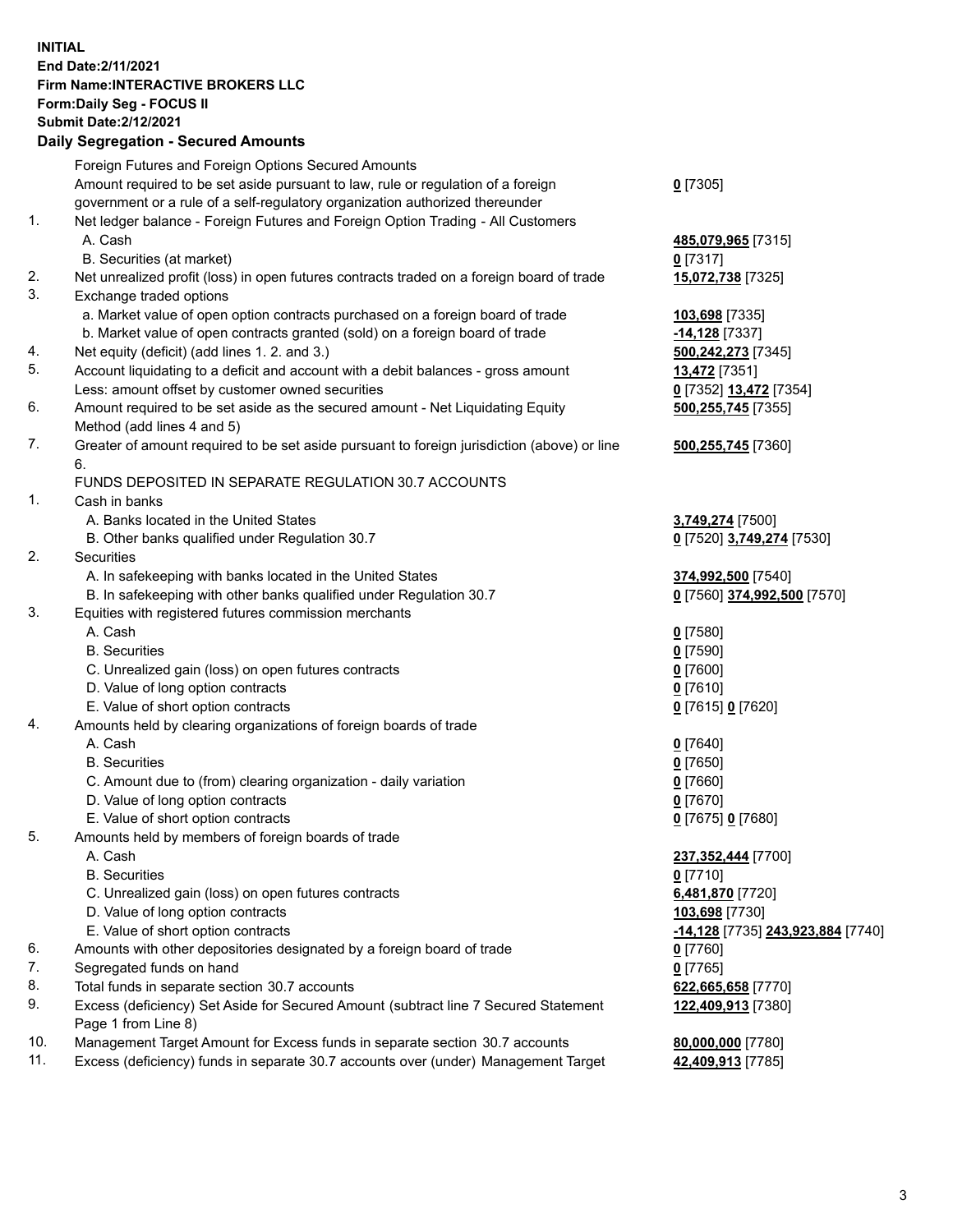**INITIAL End Date:2/11/2021 Firm Name:INTERACTIVE BROKERS LLC Form:Daily Seg - FOCUS II Submit Date:2/12/2021 Daily Segregation - Segregation Statement** SEGREGATION REQUIREMENTS(Section 4d(2) of the CEAct) 1. Net ledger balance A. Cash **5,657,464,717** [7010] B. Securities (at market) **0** [7020] 2. Net unrealized profit (loss) in open futures contracts traded on a contract market **341,722,357** [7030] 3. Exchange traded options A. Add market value of open option contracts purchased on a contract market **286,369,012** [7032] B. Deduct market value of open option contracts granted (sold) on a contract market **-282,998,937** [7033] 4. Net equity (deficit) (add lines 1, 2 and 3) **6,002,557,149** [7040] 5. Accounts liquidating to a deficit and accounts with debit balances - gross amount **3,254,152** [7045] Less: amount offset by customer securities **0** [7047] **3,254,152** [7050] 6. Amount required to be segregated (add lines 4 and 5) **6,005,811,301** [7060] FUNDS IN SEGREGATED ACCOUNTS 7. Deposited in segregated funds bank accounts A. Cash **1,955,468,542** [7070] B. Securities representing investments of customers' funds (at market) **1,948,454,460** [7080] C. Securities held for particular customers or option customers in lieu of cash (at market) **0** [7090] 8. Margins on deposit with derivatives clearing organizations of contract markets A. Cash **503,045,140** [7100] B. Securities representing investments of customers' funds (at market) **1,815,166,304** [7110] C. Securities held for particular customers or option customers in lieu of cash (at market) **0** [7120] 9. Net settlement from (to) derivatives clearing organizations of contract markets **-9,829,102** [7130] 10. Exchange traded options A. Value of open long option contracts **285,994,644** [7132] B. Value of open short option contracts **-282,798,328** [7133] 11. Net equities with other FCMs A. Net liquidating equity **0** [7140] B. Securities representing investments of customers' funds (at market) **0** [7160] C. Securities held for particular customers or option customers in lieu of cash (at market) **0** [7170] 12. Segregated funds on hand **0** [7150] 13. Total amount in segregation (add lines 7 through 12) **6,215,501,660** [7180] 14. Excess (deficiency) funds in segregation (subtract line 6 from line 13) **209,690,359** [7190] 15. Management Target Amount for Excess funds in segregation **155,000,000** [7194]

16. Excess (deficiency) funds in segregation over (under) Management Target Amount Excess

**54,690,359** [7198]